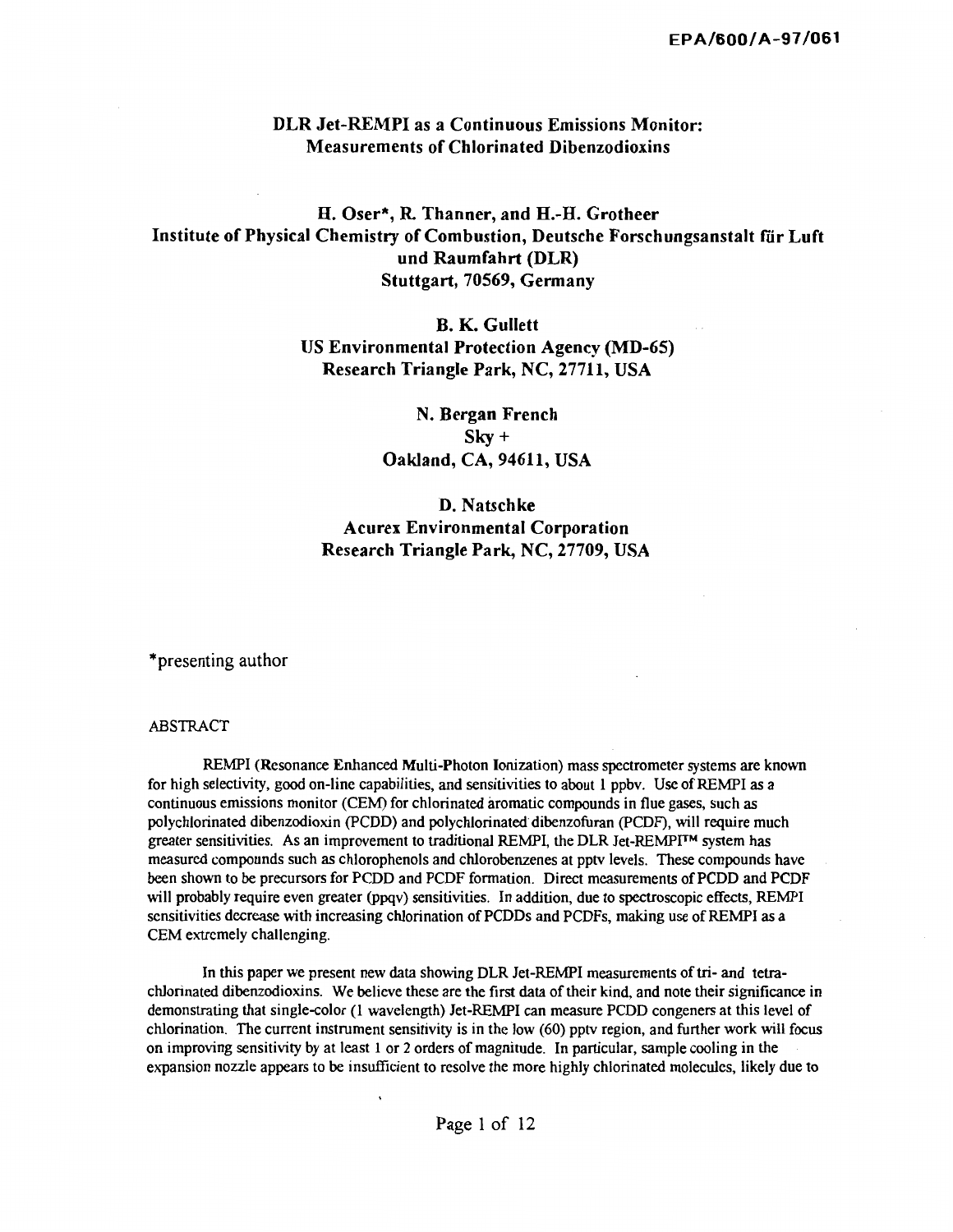the heating required in the transfer line to avoid sample condensation. Redesign of the inlet valve assembly will be aimed at correcting this problem.

## INTRODUCTION

Current techniques to monitor emissions of polychlorinated dibenzodioxin (PCDD) and polychlorinated dibenzofuran (PCDF) use sampling times in excess of hours, during which the analytes are collected on adsorbing materials followed by sample extraction and preparation for subsequent gas chromatography I mass spectrometry (GC/MS) analysis /l/. These costly and time demanding methods have drawbacks in that compliance measurements are made only infrequently (perhaps once or twice per year). The consequences are over-designed air pollution control systems and regulatory strategies that rely on indirect process monitoring rather than direct monitoring and dioxin prevention strategies.

In light of these limitations, a continuous emission monitor (CEM) for PCDD and PCDF offers four benefits to users:

- l. Direct, rapid detection of PCDD and PCDF congeners, their indicators (compounds measured in lieu of PCDD:; and PCDFs that indicate the parallel presence of PCDDs and PCDFs), or their precursors (compounds that have been shown to be chemical progenitors of PCDDs and PCDFs);
- 2. combustion system optimization through continuous, on-line monitoring and process control;
- 3. a method to advance prevention of PCDD and PCDF formation rather than rely on flue gas cleaning controls; and
- 4. assurance to stakeholders (permit writers, the public, etc.) that the process is operating safely.

For compliance monitoring, CEMs will limit the uncertainty and cost of compliance based on infrequent, extractive sampling efforts. Development and use of a CEM for compliance purposes will likely require higher performance capabilities (especially for sensitivity) than if the CEM were used for research purposes or as a method of combustion optimization. These CEM sensitivity needs will be lessened with the development of a short duration sampling, concentration, and analysis method.

A more likely application for such a monitor is first as a research tool in laboratories studying PCDD and PCDF formation and control. As such, the instrument would need to make rapid, accurate measurements of PCDDs and PCDFs but could do this at concentrations much higher than needed for a compliance CEM. Instrument sensitivities around pptv levels are probably adequate so long as congeners (up to octa-substituted) can be identified. This type of instrument would greatly accelerate our understanding of PCDD and PCDF formation and the availability of prevention and control techniques. Researchers have limited understanding of how combustion processes affect PCDD and PCDF formation, largely due to their need to relate time-integrated sampling data with dynamic formation mechanisms and combustor conditions after an often multi-week analysis lag period. A real-time CEM would provide immediate feedback on how variations in combustion operating parameters affect PCDD and PCDF formation and/or destruction, thus allowing more accurate correlations and much more comprehensive data analysis.

Finally, as our understanding of PCDD and PCDF formation improves, it would be valuable to build a database using emissions from actual waste treatment processes to correlate operating conditions with PCDD and PCDF formation. Such a database could be used to devise operating strategies to prevent formation of PCDDs and PCDFs. This database could also be used to identify surrogates or indicators that can be monitored more easily and cheaply than the PCDDs and PCDFs themselves, leading to less expensive, more widely implemented compliance and control strategies.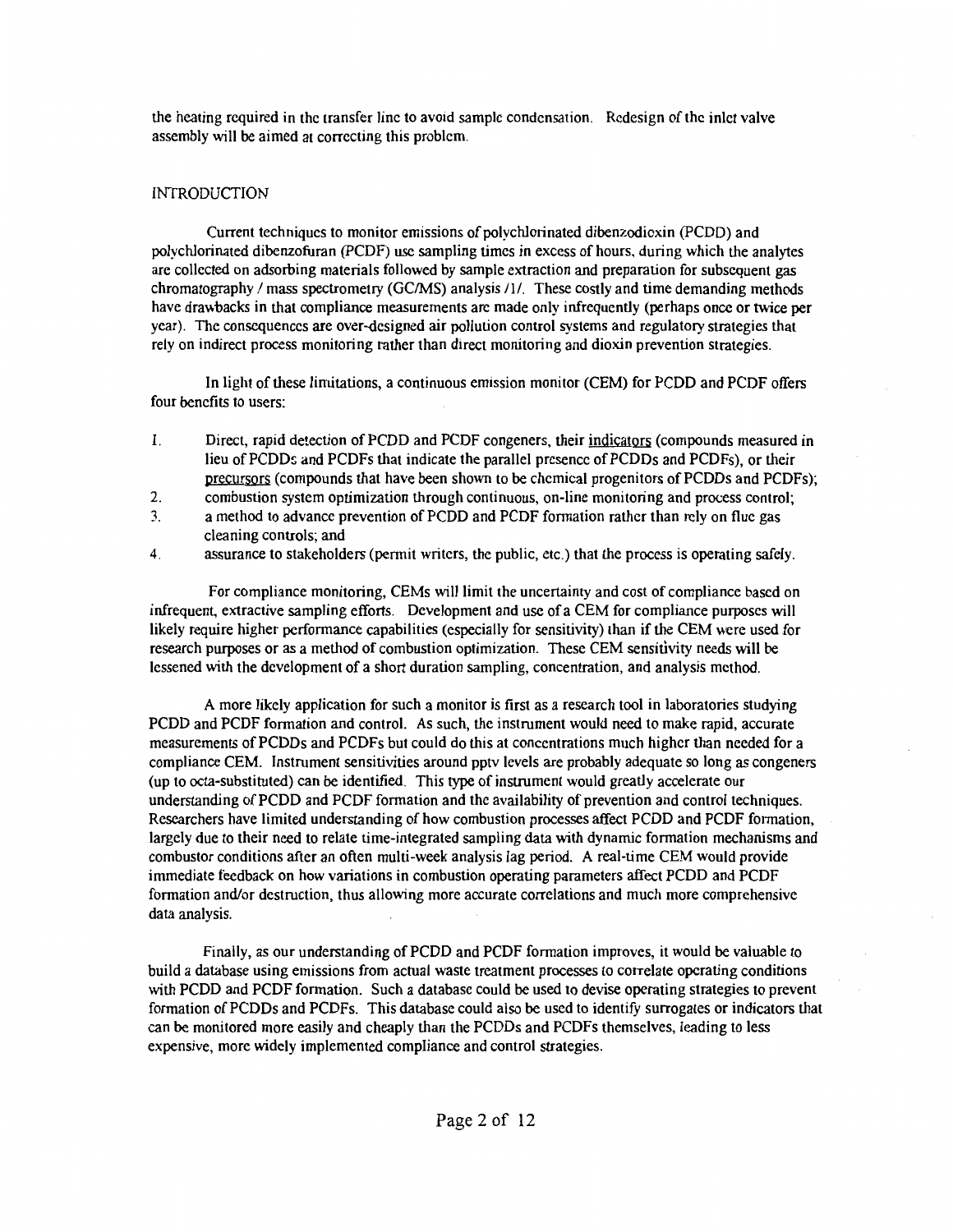CEMs also provide data important for stakeholders' assurance that the combustion processes arc operating safely. Stakeholders such as public interest groups, permit writers, and local citizens groups, can play a major role in permitting waste treatment facilities. Real-time emissions data may accelerate their acceptance, saving time and money during the permitting process.

## The REMPI Technique

REMPI (Resonance Enhanced Multi-Photon Ionization) mass spectrometer systems arc a highly sensitive, highly species-selective, gas-phase analysis technology /2/. REMPI appears promising to measure PCDDs and PCDFs at extremely low concentrations, distinguishing between very similar species and congeners, as required for a PCDD and PCDF CEM. One or two lasers arc used to ionize the cooled gas molecules in a small volume by absorption of two or more photons, one of which is resonant with an electronic transition in the target molecule. Aromatic molecules have conveniently accessible vibrational levels of the first excited singlet states ( $S<sub>1</sub>$  level), at energies just exceeding half of the molecular ionization energy. Thus, single color, resonant two-photon ionization schemes (l+l REMPI) can be used for these species. An advantage of this approach is that "soft ionization" at relatively low laser intensities is feasible. Typically an unfocused laser beam is used, and there is minimal fragmentation of the parent ion. In contrast; the three-photon  $(2+1)$  REMPI) approach used for molecules such as alkyl chlorides requires the use of higher laser intensities which may result in significant ion fragmentation and, thus, may compromise selectivity for some molecules. When coupled with a Time-of-Flight Mass Spectrometer (TOF-MS), this two-dimensional detection scheme by mass and wavelength provides high species selectivity.

### REMPI Test Requirements

Measurement of PCDDs and PCDFs with REMPI methods requires consideration of several issues:

- .. Only PCDD and PCDF homologues which have at least all of the 2,3,7, and 8 positions occupied by chorine atoms are important in determining toxicity. There arc 17 of these congeners from the tetrachlorinated dibenzodioxin (TCDD) to the octachlorodibenzodioxin (OCDD). The TCDD congener 2,3,7,8-TCDD and the pcntachlorodibenzodioxin (PcCDD) congener 1,2,3,7,8- PeCDD are especially important because of their large contribution to toxic equivalency, or TEQ (equivalence factors of 1 and 0.5, respectively). In a CEM that measures congener-specific PCDDs and PCDFs, yet is limited to measurement of a subset of these 17 congeners comprising the TEQ value, it is not yet clear which specific congeners should be measured, and to what level of sensitivity, to be of value as a process-specific CEM.
- The non-rigidity of PCDD and PCDF molecules, in particular the "butterfly" vibration around the axis through the oxygen atom(s), may demand very intense cooling to increase the electronic ground state population.
- .. The work of Zimmermann et al. /3/ indicates that chlorination of aromatic compounds increases the ionization energy and shifts the S1 state towards lower levels. As a consequence, for the lower chlorinated dioxins, the S1 state is more than half the ionization gap. However, for higher chlorinated dioxins, the  $S1$  state will be less than half the ionization gap, which could require a two-color (2 wavelength) REMPI system to excite. Previous research /4/ indicates that the transition of the S1 state from greater to less than half the ionization energy may occur near the tetrachlorinated congeners. This is important because the TCDD isomers contain the most toxic congener, 2,3,7,8-TCDD, and are therefore significant toward TEQ determination. Therefore, the potential ability of the relatively inexpensive one-color  $(1+1)$  REMPI method, described in this work, to excite the TCDD to over half of the ionization gap would drastically simplify detection of this important congener.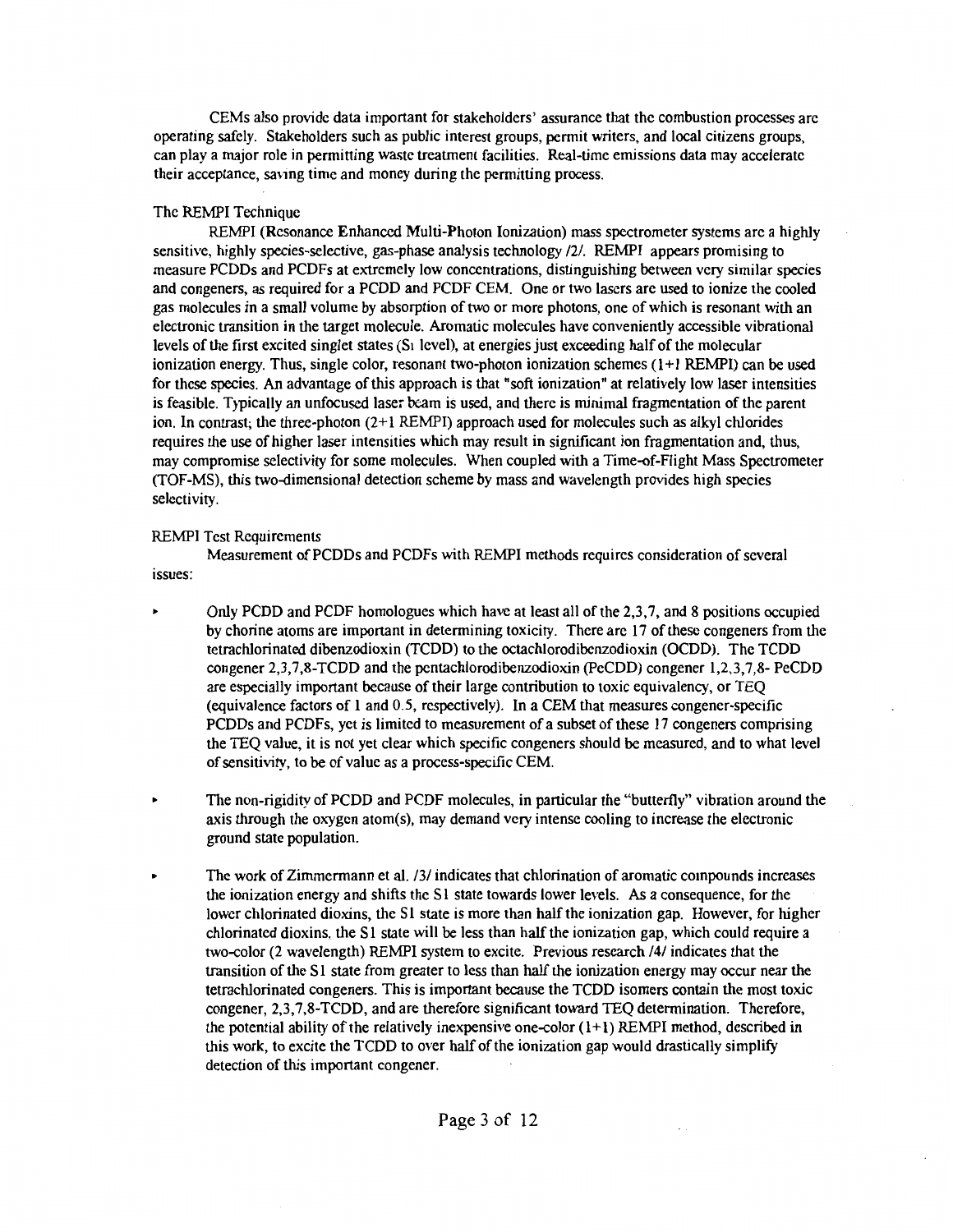- Increased chlorination of the parent dioxin (or furan) molecule results in a decrease in the lifetime of the first excited state (increased intersystem crossing), leading to reduced REMPI sensitivities or precluding the single wavelength method altogether.
- Highly chlorinated PCDDs and PCDFs have extremely low vapor pressure. Since REMPI is a gas-phase measurement technique, all sample lines, valves, and pumps must be heated to speciesspecific temperatures to prevent condensation of the target molecules.

This leads to three key questions:

- Can TCDD isomers be measured with one-color  $(1+1)$  REMPI?
- Does REMPI show promise for measuring PCDDs and PCDFs, indicators, or precursors with sufficient sensitivity and species selectivity to be useful as a CEM?
- What are the perfonnance requirements for a PCDD and PCDF, indicator, or precursor CEM?

This paper addresses the first two questions by presenting data from the DLR Jet-REMPI system measuring PCDD isomers with two to four chlorines. The third question is much broader and requires a combination of research in mechanistic studies and a prototype PCDD and PCDF CEM to collect data for identifying surrogates or indicators that can be more easily measured.

### EXPERIMENTAL SYSTEM

#### Jet-REMPI Principle and Apparatus

REMPI is a highly sensitive, highly species-selective gas-phase analysis technique (see e.g., /2/). To achieve good wavelength resolution, the gas sample has to be cooled by expansion through a nozzle. Adiabatic expansion results in low sample temperatures which increase the electronic ground state population. The enhanced population of the ground state gives an increase in sensitivity and very sharp REMPI transitions.

A major improvement in REMPI sensitivity without loss in selectivity was achieved with DLR's Jet-REMPI. In a supersonic jet, the temperature drop occurs only in a relatively narrow zone downstream of the nozzle (i. e., the zone where the beam still forms a jet). If ionization is carried out farther downstream (i.e., in the molecular regime), as in conventional REMPI setups, then the sensitivity drops due to a decrease in beam density. Conversely, when ionizing directly in the transition zone between the jet regime and the molecular regime, the highest sensitivities in conjunction with the lowest temperatures are obtained.

One or two lasers (one in our case) are used to ionize the cooled gas molecules in a small volume by absorption of two or more (two in our case) photons, one of which is resonant with an electronic transition (mostly SI state) in the target molecule. The laser beam is brought in orthogonal to both the vertical molecular beam axis and the horizontal axis of the mass spectrometer. Tunable REMPI pulses between 275 and 320 nm are generated by a frequency-doubled Nd:YAG (neodymium: yttrium, aluminum, garnet) pumped laser (model Infinity 40-lOOTM made by Coherent Inc., Santa Clara, CA), system [model Scanmate OPPO™ (optical parametric power oscillator) made by Lambda Physic, Goettingen, Germany].

A linear Reflectron-Time-of-Flight Mass Spectrometer (TOF-MS) (made by Stefan Kaesdorf, Munich, Germany) analyzes the ions by mass. This two-dimensional detection scheme by mass and wavelength provides high species selectivity. Figure 1 shows the arrangement of the DLR Jet REMPI.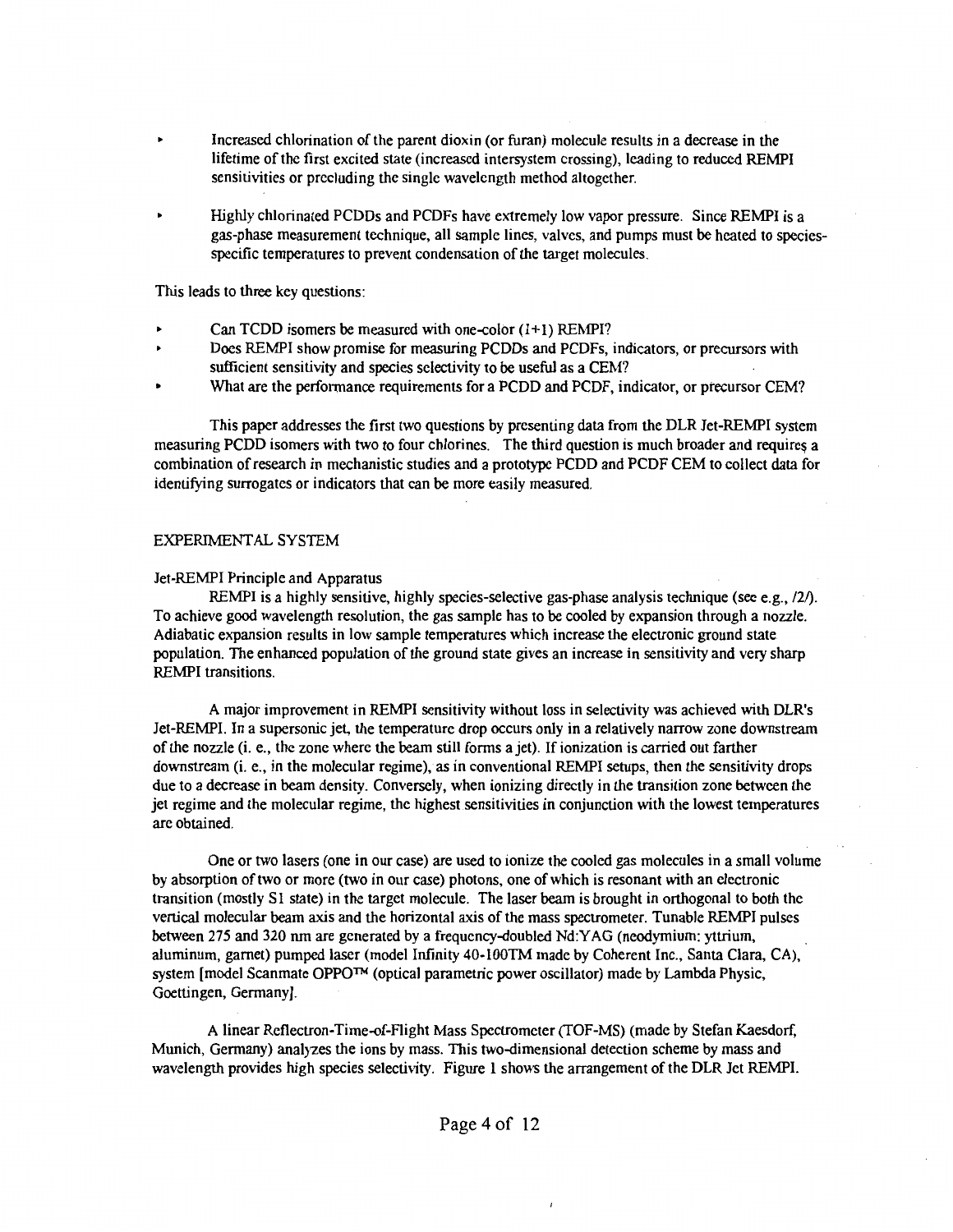The potential for REMPI as a CEM for combustion emissions has been discussed in the literature 15,61 although the determined detection limits around 1 ppb were not sufficient for practical, target molecule applications. A major improvement in sensitivity without loss in selectivity was achieved with Jet-REMPI. In a supersonic jet the temperature drop occurs only in a relatively narrow zone downstream of the nozzle (i. e:, the zone where the beam still forms a jet). If ionization is carried out farther downstream (i. e., in the molecular regime), as in conventional REMPI setups, then the sensitivity drops due to a decrease in beam density. Conversely, when ionizing in the transition zone, between the jet regime and the molecular regime, the highest sensitivities are obtained in conjunction with the lowest temperatures. This simple and effective configuration cannot be implemented with conventional laser ionization sources, so special ion extraction optics were designed.

Sensitivity has been further improved by increasing the ionization volume (without loss in resolution due to focusing techniques) and by minimizing collisions of charged particles with the walls. To implement these improvements a skimmer nozzle (to reduce the pressure in the ion source) is no longer necessary; a pulsed sample valve (General Valve Corporation, Fairfield. NJ) is used instead to jct the samples into the ionization chamber. This valve delivers a 250 ms sample pulse at a repetition rate of 30Hz.

These improvements have been shown to increase REMPI sensitivity substantially; e.g., by a factor of 200 for dichlorotoluene and by a factor of 1000 for naphthalene. Further sensitivity improvements are possible if desired (for instance by simply increasing the laser repetition rate). For more details see /7-10/.

The prototype Jet-REMPI analyzer was built at DLR Stuttgart. DLR holds a European patent on several features of the system /11/, and a Japanese patent and U.S. patent are pending. The first field test of this prototype was conducted on a small pilot scale incinerator in Karlsruhe, Germany. No PCDDs and PCDFs were measured and, unfortunately, no reference methods were available to compare with Jet-REMPI measurements. However, data showing well-resolved time profiles of particular products of incomplete combustion (PICs) showed an unreliable correlation between PIC formation and carbon monoxide (CO) levels. One disadvantage of this test was the abundance of particulate matter in the ionization zone, which led to a strong background signal. It is essential to prevent particles from entering the ion source by using a sampling system equipped with suitable filters.

## Feeder System

To test the ability of Jet-REMPI to measure dioxin species, a temperature-sensitive permeation vial system /12, 13/ (described more fully in /14/) was developed to deliver gaseous species to the Jet-REMPI system. The permeation vial was housed in a glass spiral mounted in the oven of a Hewlett Packard model 5890 gas chromatograph (GC) which acted as a constant temperature  $(\pm 1 \text{ C}')$  bath. Nitrogen was used to carry the volatilized test compound from the permeation vial to the inlet of the Jet-REMPI analytical system. The mass volatilized was determined by mass loss of the permeation vial and, coupled with a mass flow controller. allowed calculation of concentrations.

## EXPERIMENT AL RESULTS

## Unchlorinated Dibenzodioxin (UCDD)

Generally, REMPI sensitivities decrease with chlorination by a factor of approximately 6 per substituted chlorine atom /10/. This is due to enhanced intersystem crossing; i.e., a reduction of the lifetime of the excited state (S1). Although the measurement of UCDD is not difficult with regard to sensitivity, it plays an important role in testing Jet-REMPI for the detection of PCDDs and PCDFs in general. All of these compounds possess a so-called butterfly vibration around the symmetry line through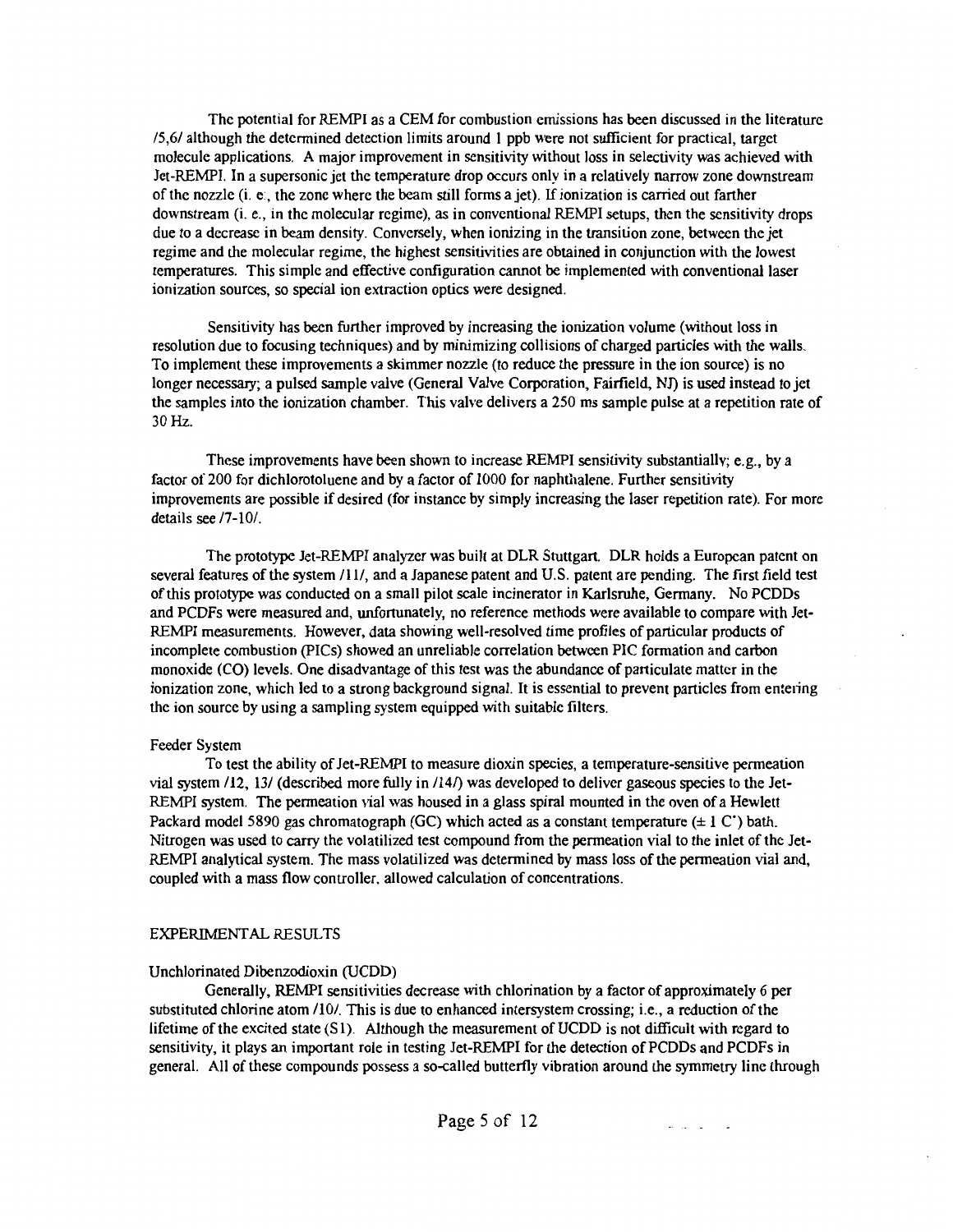the oxygen (0) atoms. The force constant for this bending vibration is very low, which results in very narrow spacing between the energy levels. If the molecules are insufficiently cooled, the closely adjacent, vibrationally excited states will be populated in addition to the ground state. This leads to more complicated or even clogged spectra. Such an effect may be expected in particular in the case of Jet-REMPI with its characteristic short distance between the nozzle and skimmer.

Figure 2 shows a well-resolved spectrum for UCDD with line widths (full width, half maximum, FWHM) of typically less than 0.1 nm and clearly separated lines. Spectra are shown for the 12C- and 13Ccontaining parent ions. The cooling achieved with DLR Jet REMPI is obviously sufficient to avoid spectral clogging caused by the high population of excited states. The different peaks in the wavelengthdependent spectra represent the excitation into different vibrational energy levels of the excited electronic state.

The wavelength shift in Figure 2 of the ion signals containing  $<sup>13</sup>C$  towards higher energies is</sup> expected for the vibrations of the heavier isotope. This discrimination between  $^{12}C$  and  $^{13}C$  isotopes is an indication of our high selectivity. In GC/MS, <sup>13</sup>C congeners can be separated by mass, whereas the retention times are virtually identical for the  $^{12}C$  and the  $^{13}C$  compounds. By contrast, with Jet REMPI one can use both the mass and the ionization wavelength to discriminate between isomers.

Figure 3 shows the UCDD mass spectrum at a resonance wavelength of 295.82 nm with contributions due to the forcmentioned parent ions. No fragmentation is observed and this is typical for the soft ionization achieved with our low photon densities.

#### 2, 7-dichlorodibenzodioxin (2, 7-DCDD)

The wavelength spectrum of 2,7-DCDD is shown in Figure 4. There are many more transitions than for UCDD, but each of them is well-resolved. According to the literature /15, 16/ the greater complexity in the 2,7-DCDD spectrum is due to the fewer degrees of symmetry in this molecule in comparison with UCDD. Again the Jet-REMPI mass spectrum exhibits no fragmentation. Therefore, only the parent signals arc shown as an inset in Figure 4.

Figure 5 shows a series of measurements at different concentrations used to estimate the minimum detectability for 2,7-DCDD. Dioxin concentrations were varied by altering the temperature of the dioxin feeder. The concentration at each temperature was determined by pumping the dioxin flow over a trap for several hours and then using gravimetric analysis. These data, when extrapolated to *SIN=* 3, yield a detection limit of 30 ng/dscm at a pulse energy of 0.3 ml Actually, we could show that increasing the pulse energy to 1 *ml* is possible without fragmentation. In this case we would get a detection limit of 9 ng/dscm which translates into 75 ppt by weight or 60 ppt by volume for DCDD. This is the first on-line detection limit reported for a DCDD isomer. It is very favorable and surprisingly close to what we recently found for o-chlorobenzene /10/.

These experiments showed that efforts must also be taken to ensure that the inlet valve can be sufficently heated to prevent condensation of dioxins. Such heating influences the beam cooling mechanism and requires careful optimization of the inlet system design.

#### 1,7,8-trichlorodibenzodioxin (1, 7,8-TrCDD)

The wavelength spectrum for 1,7,8-TrCDD is much more complicated than that for 2,7-DCDD, as shown in Figure 6. In addition the prototype instrument may not be providing sufficient cooling (to be discussed later). The mass spectrum is again fragment free. However, there are more parent peaks due to the larger number of possibilities in the <sup>35</sup>Cl/<sup>37</sup>Cl and <sup>12</sup>C/<sup>13</sup>C distribution as shown in the inset of Figure 6.

Tetrachlorodibenzodioxins (TCDD)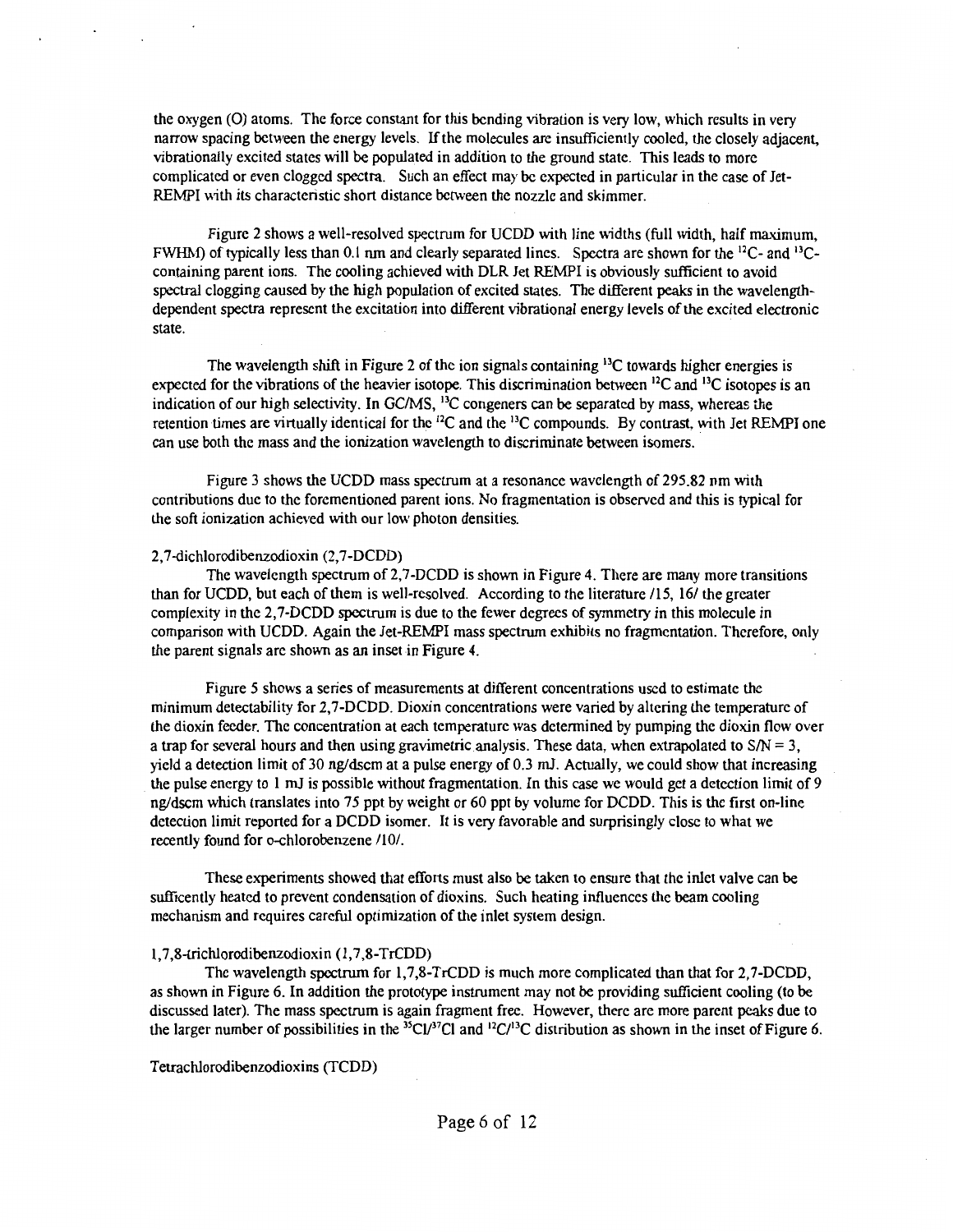Two problems must be addressed, which may tum out to be limiting factors for reliable measurement of tetra- and higher chlorinated dioxins. From the vapor-pressure data for these species /17, 18/ it is obvious that the sampling line and the inlet valve must be heated very carefully to avoid condensation. As the degree of chlorination increases, it becomes more important to ensure that all parts are well heated. This heat requirement will not only increase the initial sample temperature, but it will also decrease the cooling effect of the jet.

The other important aspect concerns the change in the relative positions of the energy levels upon chlorination, as reported in the literature /3/. In the case of PCDDs and PCDFs, the ionization potential rises while the energy level of the Sl state (which is resonantly excited by the first photon absorbed) decreases. This may jeopardize the applicability of the simple (I+ I) single color REMPI scheme.

Figures 7 and 8 show the REMPI spectra of 1,3,7,9-TCDD and 2,3,7,8-TCDD, respectively. These spectra are the first REMPI spectra of TCDDs. Although they show sharp lines, the two spectra are very complicated and there is considerable overlap of the spectra for the two isomers. We regard these spectra as preliminary and it is yet not clear whether we ionized the molecules by excitation of populated rotational and vibrational levels of the electronic groundstate via the vibrationless Sl state or the band origin, the SO electronic groundstate. From Figures 7 and 8 it would appear possible that a simple singlecolor REMPI scheme can be used for the detection of TCCD.

The REMPI mass spectrum for 1,3,7,9-TCDD (see Figure 9) is again fragment free. This advantage is fully appreciated by comparison with an electron impact mass spectrum of the congener.

#### DISCUSSION

We suspect that the complexity of the TrCDD and TCDD wavelength spectra shown in Figures 6 through 8 is at least partly a result of insufficient cooling. The 0.5 mm diameter gated inlet valve has been routinely heated to 100<sup>o</sup>C, and has appeared to produce adequate jet cooling for a series of rigid organic molecules. /7-10/. However, for these dibenzodioxin tests, to avoid condensation of TrCDD and TCDD, we heated the sample lines, including the inlet valve, to 225<sup>o</sup>C. This higher initial temperature results in the final temperature rising approximately quadratically. Not only does the cooling process start from a higher initial temperature, but the cooling effect itself is reduced because of the increased mean free path resulting in fewer collisions in the expansion zone. Whereas a higher final temperature might be acceptable for rigid molecules, in the case of dioxins, one has to assume that due to the outer ring flexing about the central oxygens (so-called "butterfly vibrations"), the molecules may, to a significant extent, remain within these vibrational excited states. Insufficient molecular cooling results in a finite population remaining within the exited vibrational energy levels in the electronic ground state. This results in a crowded wavelength-dependent REMPI spectrum and a reduction of sensitivity, because the excitation takes place from many different groundstate energy levels. The question of cooling and final temperature will be checked in subsequent experiments by redesigning the inlet system.

These effects, however. do not necessarily influence whether TCDD can be ionized with a singlecolor  $(1+1)$  REMPI. If the ground state S1 is less than half the ionization gap (as discussed in /4/), one could still try to achieve ionization with a  $(1+1)$  single-color system via a vibrationally excited S1 state. This ionization would be unaffected by the sample temperature. Since we were able to measure ion signals from TCDDs with the present arrangement, one can expect that sensitivity will improve only when the sample is more sufficiently cooled. We conclude that monitoring of  $\text{TCDD}$  is possible with a  $(1+1)$ single-color REMPI.

A remaining question is how promising is REMPI as a CEM to measure PCDD and PCDF

 $\sigma$  ,  $\sigma$  ,  $\sigma$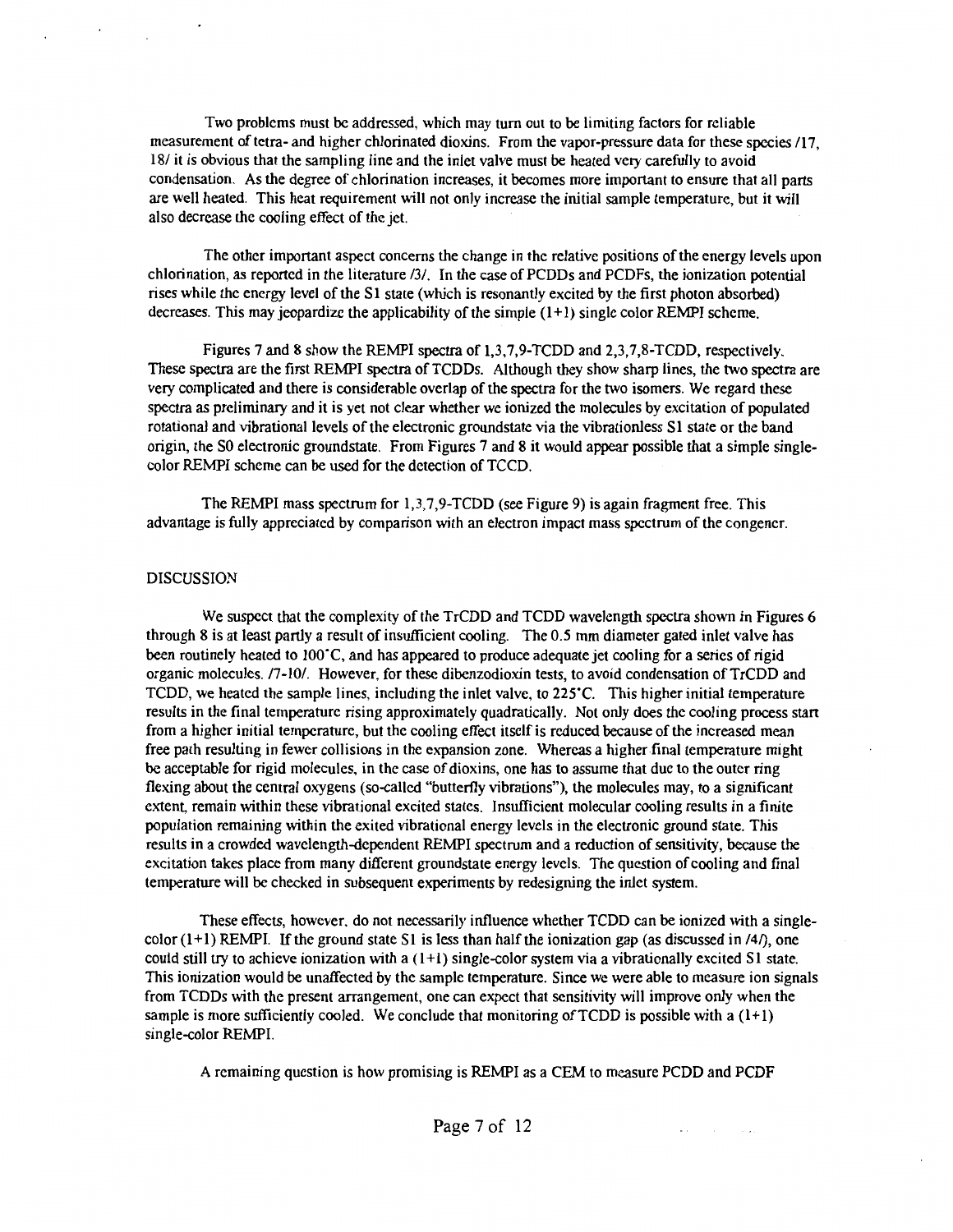congeners, their indicators. or their precursors in combustion flue gas. Sensitivity and species selectivity are both important parts to this question. REMPI certainly has adequate species selectivity, and data presented in this paper show that levels of chlorination up to TCDD can be measured using the simple one-color  $(1+1)$  Jet-REMPI approach. Sensitivity is affected by the conflicting requirements to heat the molecules in the Sample line to avoid condensation and cooling them in the expansion nozzle to facilitate spectral resolution. These requirements begin to conflict at around TCDD and larger homologues. However, there are several ways around this conflict.

First, the availability of real-time PCDD data may allow the establishment of correlations between measured concentrations of lower-chlorinated dioxins and TEQ. This would allow establishment ofTEQ values using measurements of the more REMPI-accessible PCDD homologues. Second, other molecules, such as PCDFs, when coupled with dioxin measurements, may provide strengthened correlations with TEQ. PCDFs have a significantly higher vapor pressure than dioxins (0.43 Pa for 2,3,7,8-TCDD at 150"C and about 6 Pa for 2,3,7,8-TCDF at the same temperature) /17, 18/. Consequently, less heating of the sample lines is required for PCDFs. In addition, due to the relatively rigid carbon-carbon (C-C) bond, PCDFs are less susceptible to the effect of insufficient cooling. Moreover, it is known (see e.g., /19/) that PCDFs are present in incinerator emissions generally more abundantly than PCDDs. This may lead to situations when 50% of the total TEQ consists of a single congener, 2,3,4,7,8-pentachlorodibenzofuran (2,3,4,7,8-PeCDF). The main disadvantage of PCDFs seems to be that polychlorinated congeners require a two color  $(1+1)$  REMPI /4/, making a CEM somewhat more complicated. However, we will continue to investigate the use of PCDFs as a surrogate for TEQ-related CEM measurements.

#### **CONCLUSIONS**

Application of Jet-REMPI in this work has determined the first detection limit for a DCDD species and obtained the first known spectra for TrCDD and TCDD species. The detection limit (30 ng/dscm) is too high to make use of Jet-REMPI as a compliance CEM but efforts underway reasonably anticipate 2 orders of magnitude improvement in sensitivity. With less stringent sensitivity limits, Jet-REMPI will be applicable to combustion process control and research studies on PCDD and PCDF formation. As research efforts improve our understanding of PCDD and PCDF formation, it is likely that correlations between indicators or precursors, including the lower chlorinated species measured in this work, will enable us to predict TEQ values from these more REMPI-measurable species. In this manner, a PCDD/PCDF compliance CEM can be developed that will derive continuous measurements from correlative, rather than direct, measurements.

## ACKNOWLEDGEMENTS

This paper describes results of tests conducted during 1996 at EPA's National Risk Management Research Laboratory (NRMRL) in Research Triangle Park, NC. These tests were jointly funded by EPA/NRMRL, DOE's Office of Environmental Management Mixed Waste Focus Area, and DLR. Sky  $+$ provided technical management. and Westinghouse Savannah River provided contractual management.

#### REFERENCES

- I. Ballschmiter, Bacher, Dioxine, VCH, Weinheim. Germany, 1996.
- 2. U. Bocsl, R. Zimmermann, C. Weickhardt, D. Lenoir, K.-W- Schramm, A. Kettrup, E.W. Schlag, Chemosphere 29, 1429 (1994).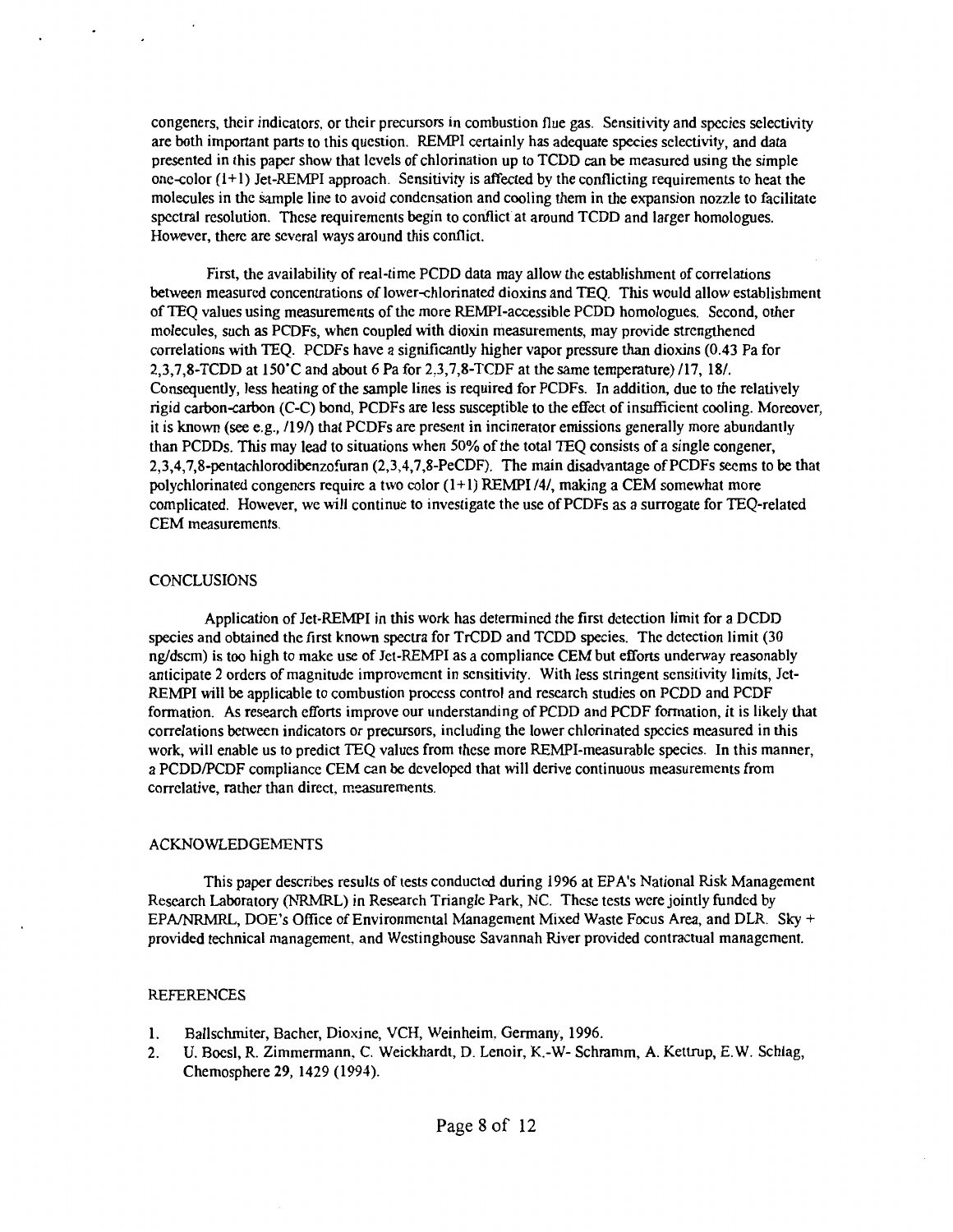- 3. R. Zimmermann, U. Boes!, D. Lenoir, A. Kettrup, Th.L. Grebner, H.J. Neusser, Int. J. Mass Spectr. and Ion Phys. **145,** 97 (1995).
- 4. R. Zimmermann, D. Lenoir, A. Kettrup, H. Nagel, U. Boesl, 26th Symp. (Int.) on Combustion, The Combustion Institute ( 1996), in press.
- 5. E. A. Rohlfing, 22nd Symp. (Int.) on Combustion, The Combustion Institute, 1843 (1988).
- 6. B.A. Williams, T.N. Tanada, T.A. Cool, 24th Symp. (Int.) on Combustion, The Combustion Institute, 1587 (1992).
- 7. H. Oser, R Thanner, H.H. Grotheer, 8th Int. Symp. on Transport Phenomena in Combustion. San Francisco, July 1995, Proceedings, Vol. 2, pp.1646-56.
- 8. H. Oser, R. Thanner, H.H. Grotheer, European Symposium on Optics for Environmental and Public Safety, Munich, June 1995. SPIE 2504,15 (1995).
- 9. H. Oser, R Thanner, H.H. Grotheer, Fourth International Congress on Toxic Combustion Byproducts, June 1995. Comb. Sci. and Tech. 116, 567 (1996).
- 10. H. Oser, R Thanner, H.H. Grotheer, 1996 Int. Conf. on Incineration and Thermal Treatment Technologies. Proceedings pp. 387-392.
- 11. H.H. Grotheer, H. Oser, R Thanner, Patem No. DE-4441972, 1997.
- 12. A. E. O'Keeffe, G. C. Ortman, Anal. Chem. 38, 760 (1966).
- 13. A. P. Altshuller, I.R Cohen, Anal. Chem. 32, 802 (1960).
- 14. H. Oser, R. Thanner, H.H. Grotheer, B.K. Gullett, N. Bergan French, D. Natschke, The Japanese Flame Days, Osaka, May 1997, accepted for publication.
- 15. C. Weickhardt, R. Zimmermann, U. Boesl, E. W. Schlag, Rapid Comm. Mass.Spectr. 7, 183 (1993).
- 16. C. Weickhardt, R. Zimmermann, K.-W. Schramm, U. Boesl, E.W. Schlag, Rapid Comm. Mass. Spectr. 8, 381 (1994).
- 17. B.F. Rordorf, Thermochemica Acta 112, 117 (1987).
- 18. K.W. Schramm, H. Fiedler, 0. Hutzinger, Staub Reinhaltung der Luft 50, 281 (1990).
- 19. R. Addink, K. Olie, Env. Sci. and Tech. 29, 1425 (1995).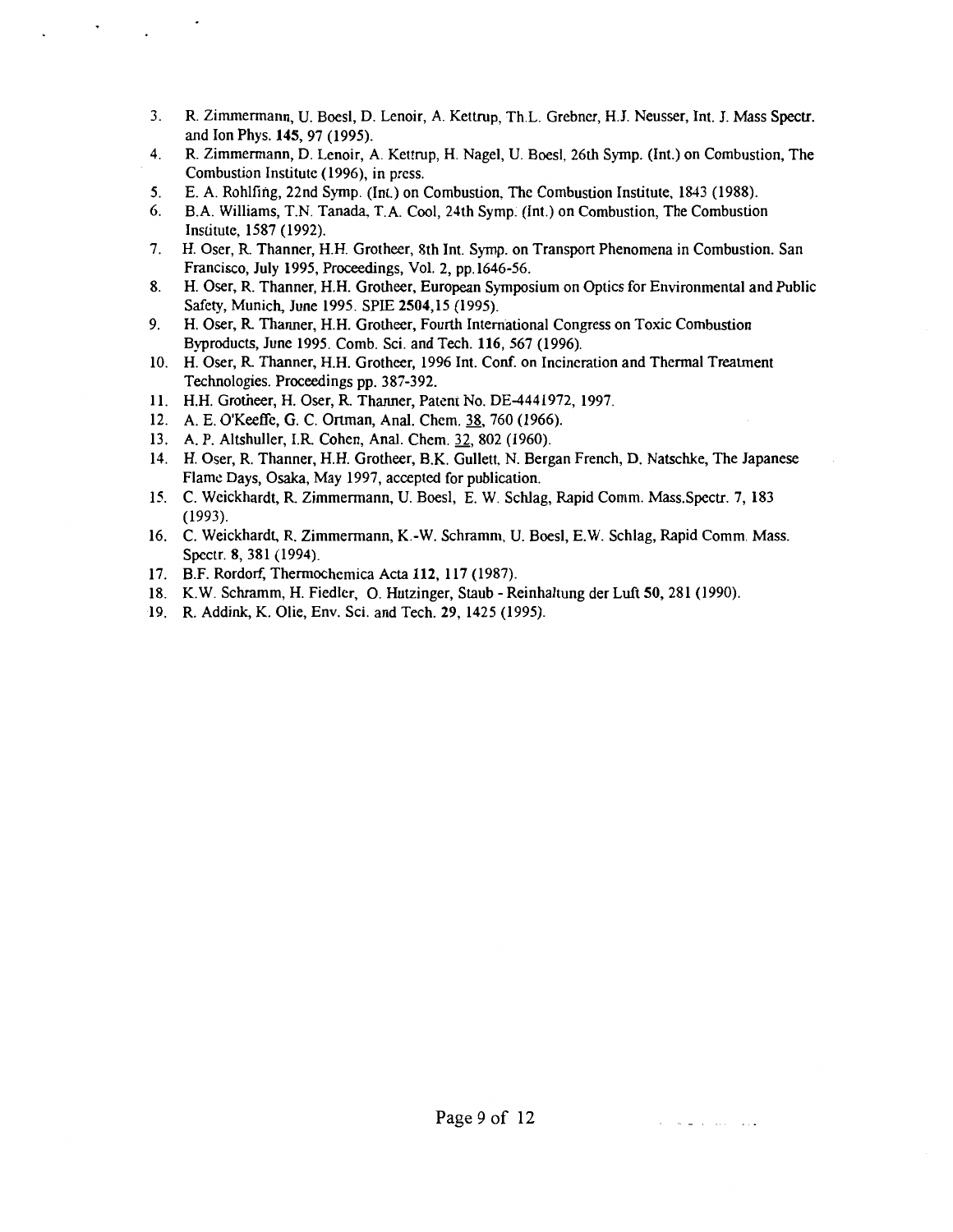



Fig. 2 Wavelength dependent Jet-REMPI spectra for UCDD. Masses 184 and 185 are monitored.

Fig. 1 Setup of the DLR mobile Jet REMPI apparatus.  $IS = ion source$ , SHG = second harmonic generation, PS=prism separator, OPPO = optical parametric power oscillator, DSO = digital signal oscilloscope, and  $GS/s = DSO$  sampling rate in gigasamples per second.



Fig. 3 Mass spectrum for UCDD at a wavelength of 295.82 nm (split for better resolution).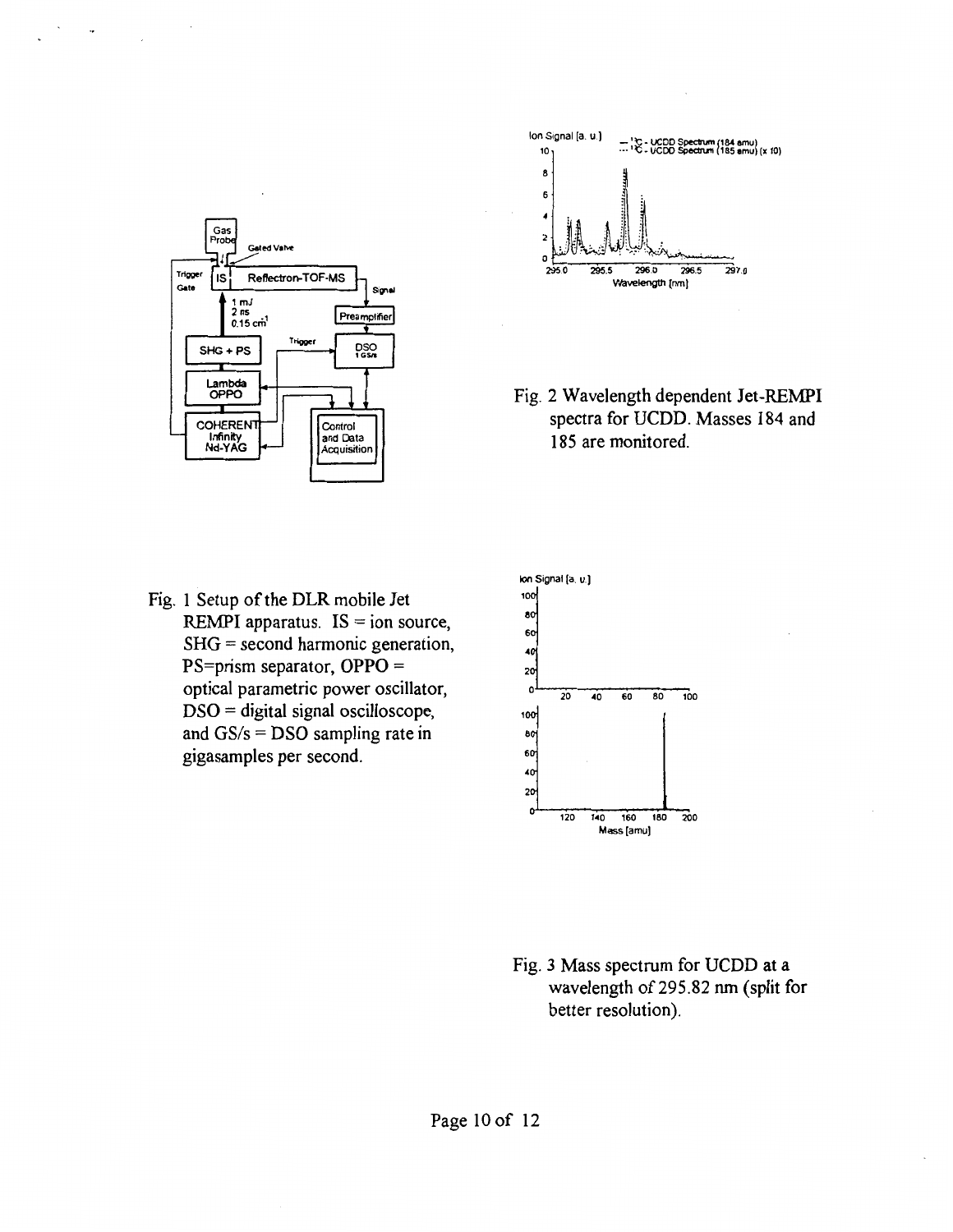



- Fig 4 Wavelength dependent REMPI spectrum for 2,7-DCDD. Mass 252 is monitored (Inset: Parent ions at a wavelength of 305.6 nm).
- Fig. 6 Wavelength dependent REMPI spectrum for 1,7,8-TrCDD. Mass 286 is monitored (Inset: Parent ions at a wavelength of 304.9 nm).



Fig. 5 Jet-REMPI measurements of 2,7-DCDD, showing minimum detectability of approximately 30 ng/dscm.



Fig. 7 Wavelength dependent REMPI spectrum for 1,3,7,9-TCDD. Mass 320 is monitored.

ساوا المتراد والمرادة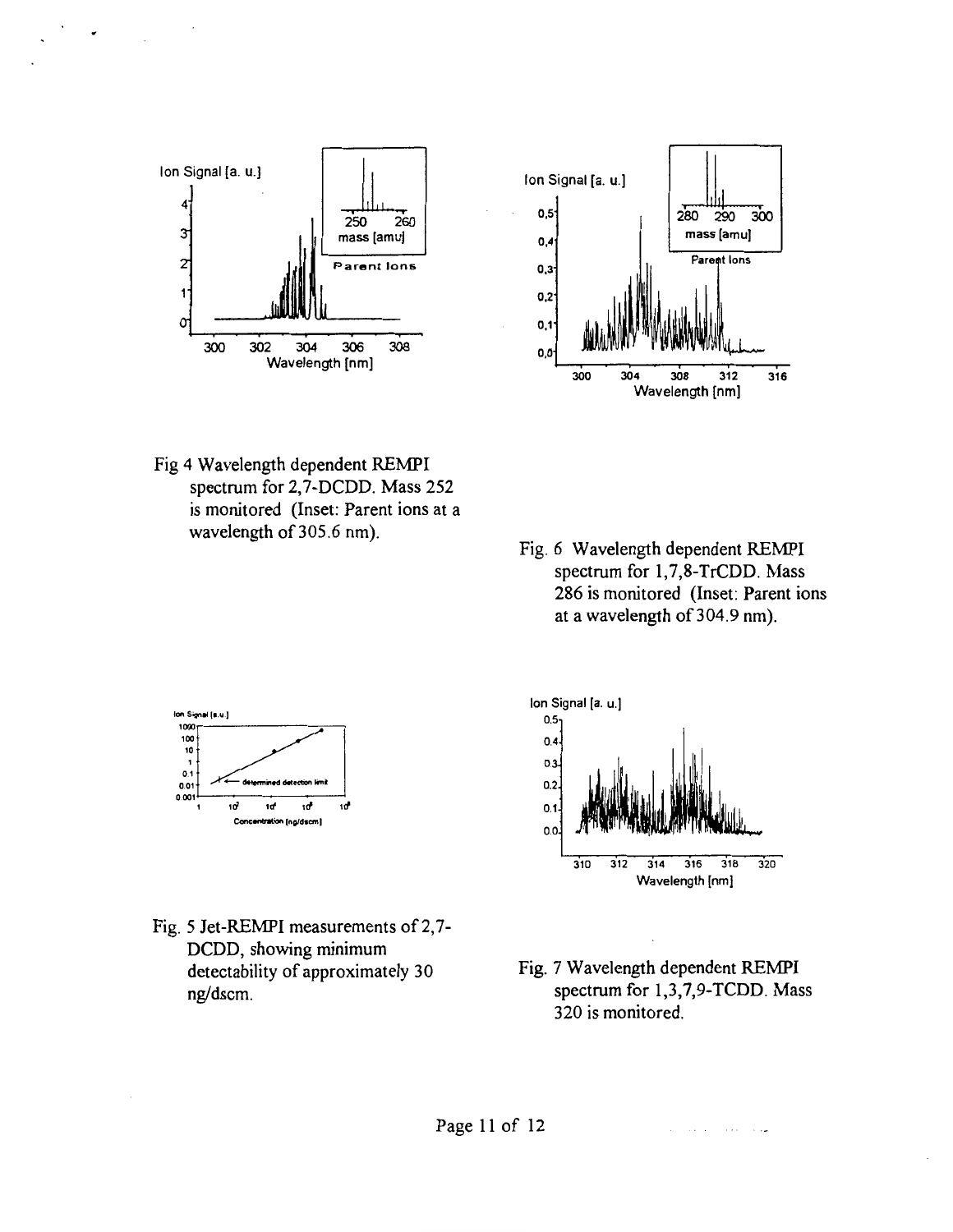





Fig. 9 1,3,7,9-TCDD mass spectrum at a wavelength of 315.65 nm (split for better resolution).